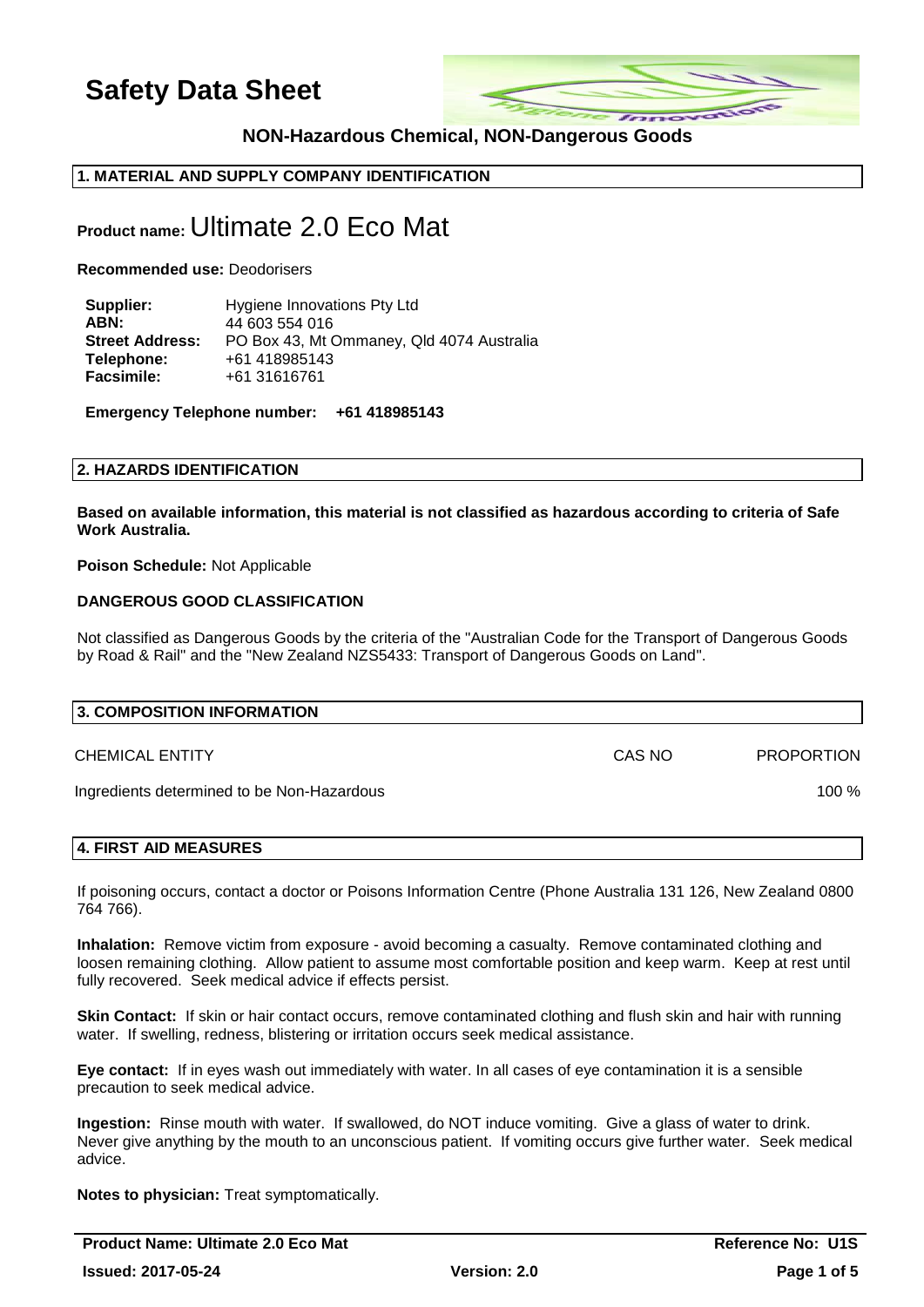

### **5. FIRE FIGHTING MEASURES**

**Hazchem Code:** Not applicable.

**Suitable extinguishing media:** If material is involved in a fire use water fog (or if unavailable fine water spray), alcohol resistant foam, standard foam, dry agent (carbon dioxide, dry chemical powder).

**Specific hazards:** Non-combustible material.

**Fire fighting further advice:** Not applicable.

#### **6. ACCIDENTAL RELEASE MEASURES**

#### **SMALL SPILLS**

Wear protective equipment to prevent skin and eye contamination. Avoid inhalation of vapours or dust. Wipe up with absorbent (clean rag or paper towels). Collect and seal in properly labelled containers or drums for disposal.

#### **LARGE SPILLS**

Clear area of all unprotected personnel. Slippery when spilt. Avoid accidents, clean up immediately. Wear protective equipment to prevent skin and eye contamination and the inhalation of dust. Work up wind or increase ventilation. Cover with damp absorbent (inert material, sand or soil). Sweep or vacuum up, but avoid generating dust. Collect and seal in properly labelled containers or drums for disposal. If contamination of crops, sewers or waterways has occurred advise local emergency services.

#### **Dangerous Goods - Initial Emergency Response Guide No:** Not applicable

#### **7. HANDLING AND STORAGE**

**Handling:** Avoid eye contact and repeated or prolonged skin contact. Avoid inhalation of dust.

**Storage:** Store in a cool, dry, well-ventilated place and out of direct sunlight. Store away from foodstuffs. Store away from incompatible materials described in Section 10. Store away from sources of heat and/or ignition. Keep container standing upright. Keep containers closed when not in use - check regularly for spills.

#### **8. EXPOSURE CONTROLS / PERSONAL PROTECTION**

**National occupational exposure limits:** No value assigned for this specific material by Safe Work Australia.

**Biological Limit Values:** As per the "National Model Regulations for the Control of Workplace Hazardous Substances (Safe Work Australia)" the ingredients in this material do not have a Biological Limit Allocated.

**National occupational exposure limits:** Natural ventilation should be adequate under normal use conditions.

#### **Personal Protection Equipment:**

Personal protective equipment (PPE) must be suitable for the nature of the work and any hazard associated with the work as identified by the risk assessment conducted.

**Hygiene measures:** Keep away from food, drink and animal feeding stuffs. When using do not eat, drink or smoke. Wash hands prior to eating, drinking or smoking. Avoid contact with clothing. Avoid eye contact and repeated or prolonged skin contact. Avoid inhalation of dust. Ensure that eyewash stations and safety showers are close to the workstation location.

#### **9. PHYSICAL AND CHEMICAL PROPERTIES**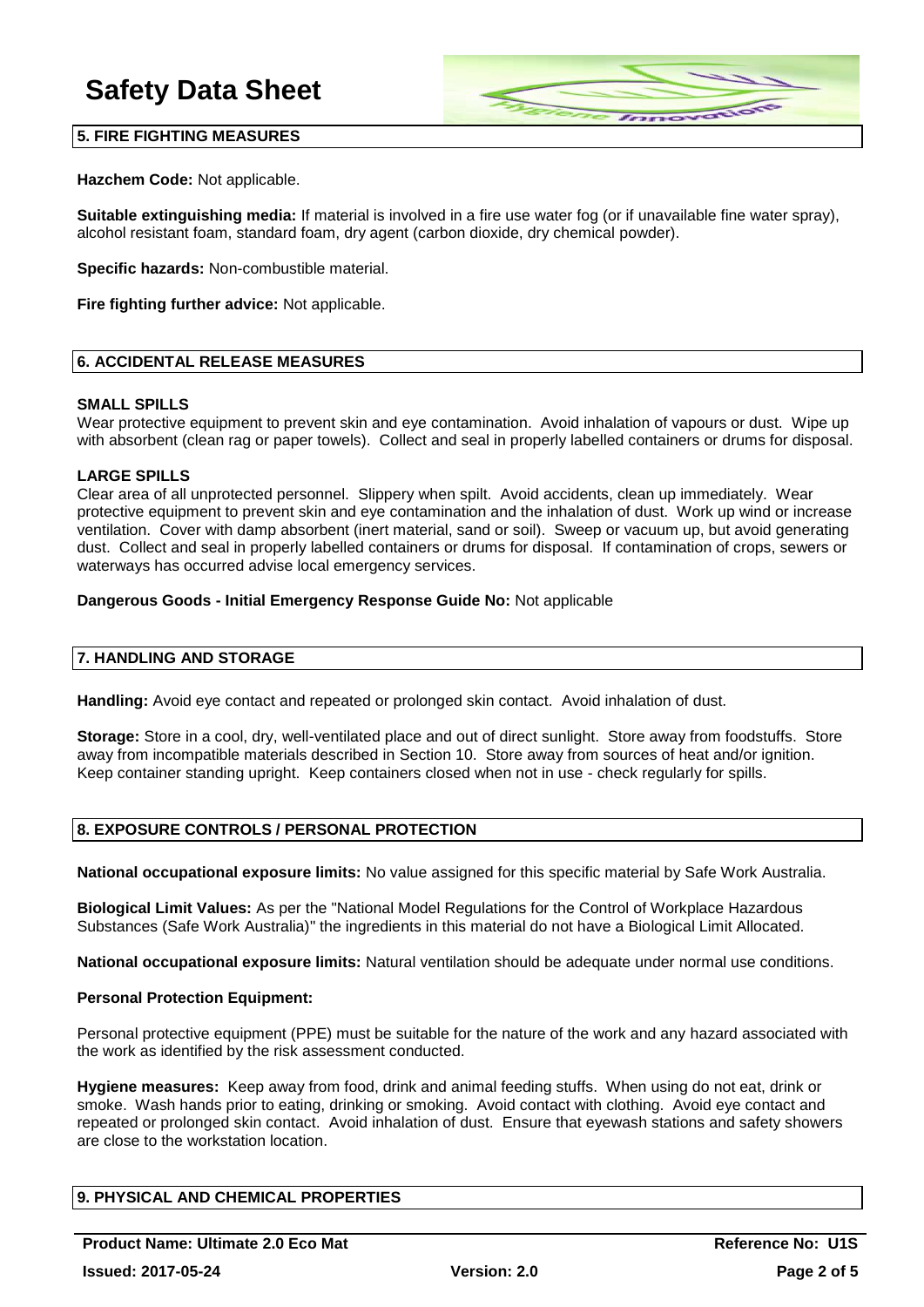

| <b>Base Units:</b> | Kilogram                                 |
|--------------------|------------------------------------------|
| Form:              | Solid                                    |
| <b>Colour:</b>     | Green / Blue / Red                       |
| Odour:             | Cucumber Melon / Kiwi Grapefruit / Mango |

| Solubility:                             | Insoluble |
|-----------------------------------------|-----------|
| Specific Gravity (20 °C):               | 0.995     |
| <b>Relative Vapour Density (air=1):</b> | >1        |
| Flash Point (°C):                       | >93       |
| Melting Point/Range (°C):               | N Av      |
| pH:                                     | N Av      |
| Total VOC (g/Litre):                    | $<3\%$    |

(Typical values only - consult specification sheet)  $N Av = Not available, N App = Not applicable$ 

## **10. STABILITY AND REACTIVITY**

**Chemical stability:** This material is thermally stable when stored and used as directed.

**Conditions to avoid:** Elevated temperatures and sources of ignition.

**Incompatible materials:** Oxidising agents.

**Hazardous decomposition products:** Oxides of carbon and nitrogen, smoke and other toxic fumes.

**Hazardous reactions:** No known hazardous reactions.

#### **11. TOXICOLOGICAL INFORMATION**

No adverse health effects expected if the product is handled in accordance with this Safety Data Sheet and the product label. Symptoms or effects that may arise if the product is mishandled and overexposure occurs are:

#### **Acute Effects**

**Inhalation:** Material may be an irritant to mucous membranes and respiratory tract.

**Skin contact:** Contact with skin may result in irritation.

**Ingestion:** Swallowing can result in nausea, vomiting and irritation of the gastrointestinal tract.

**Eye contact:** May be an eye irritant. Exposure to the dust may cause discomfort due to particulate nature. May cause physical irritation to the eyes.

#### **Acute toxicity**

**Inhalation:** This material has been classified as non-hazardous. Acute toxicity estimate (based on ingredients): >5 mg/L

**Skin contact:** This material has been classified as non-hazardous. Acute toxicity estimate (based on ingredients): >2,000 mg/Kg bw

**Ingestion:** This material has been classified as non-hazardous. Acute toxicity estimate (based on ingredients): >2,000 mg/Kg bw

**Corrosion/Irritancy:** Eye: this material has been classified as not corrosive or irritating to eyes. Skin: this material has been classified as not corrosive or irritating to skin.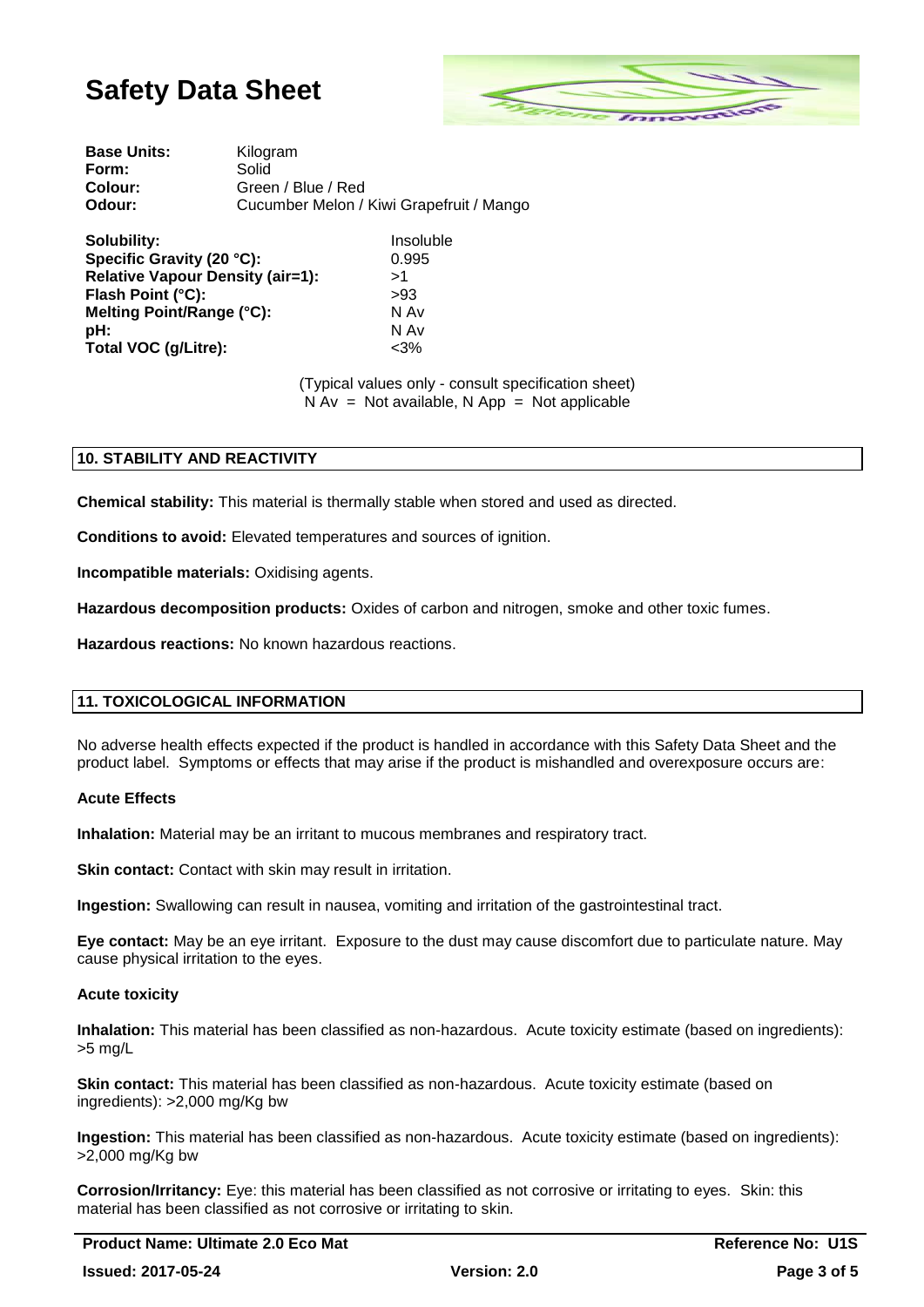

**Sensitisation:** Inhalation: this material has been classified as not a respiratory sensitiser. Skin: this material has been classified as not a skin sensitiser.

**Aspiration hazard:** This material has been classified as non-hazardous.

**Specific target organ toxicity (single exposure):** This material has been classified as non-hazardous.

#### **Chronic Toxicity**

**Mutagenicity:** This material has been classified as non-hazardous.

**Carcinogenicity:** This material has been classified as non-hazardous.

**Reproductive toxicity (including via lactation):** This material has been classified as non-hazardous.

**Specific target organ toxicity (repeat exposure):** This material has been classified as non-hazardous.

### **12. ECOLOGICAL INFORMATION**

Avoid contaminating waterways.

**Acute aquatic hazard:** This material has been classified as non-hazardous. Acute toxicity estimate (based on ingredients): >100 mg/L

**Long-term aquatic hazard:** This material has been classified as non-hazardous. Non-rapidly or rapidly degradable substance for which there are adequate chronic toxicity data available OR in the absence of chronic toxicity data, Acute toxicity estimate (based on ingredients): >100 mg/L, where the substance is not rapidly degradable and/or BCF  $<$  500 and/or log  $K_{ow}$  < 4.

**Ecotoxicity:** No information available.

**Persistence and degradability:** No information available.

**Bioaccumulative potential:** No information available.

**Mobility:** No information available.

#### **13. DISPOSAL CONSIDERATIONS**

Persons conducting disposal, recycling or reclamation activities should ensure that appropriate personal protection equipment is used, see "Section 8. Exposure Controls and Personal Protection" of this SDS.

If possible material and its container should be recycled. If material or container cannot be recycled, dispose in accordance with local, regional, national and international Regulations.

## **14. TRANSPORT INFORMATION**

#### **ROAD AND RAIL TRANSPORT**

Not classified as Dangerous Goods by the criteria of the "Australian Code for the Transport of Dangerous Goods by Road & Rail" and the "New Zealand NZS5433: Transport of Dangerous Goods on Land".

#### **MARINE TRANSPORT**

Not classified as Dangerous Goods by the criteria of the International Maritime Dangerous Goods Code (IMDG Code) for transport by sea.

#### **AIR TRANSPORT**

**Product Name: Ultimate 2.0 Eco Mat Reference No: U1S Reference No: U1S**